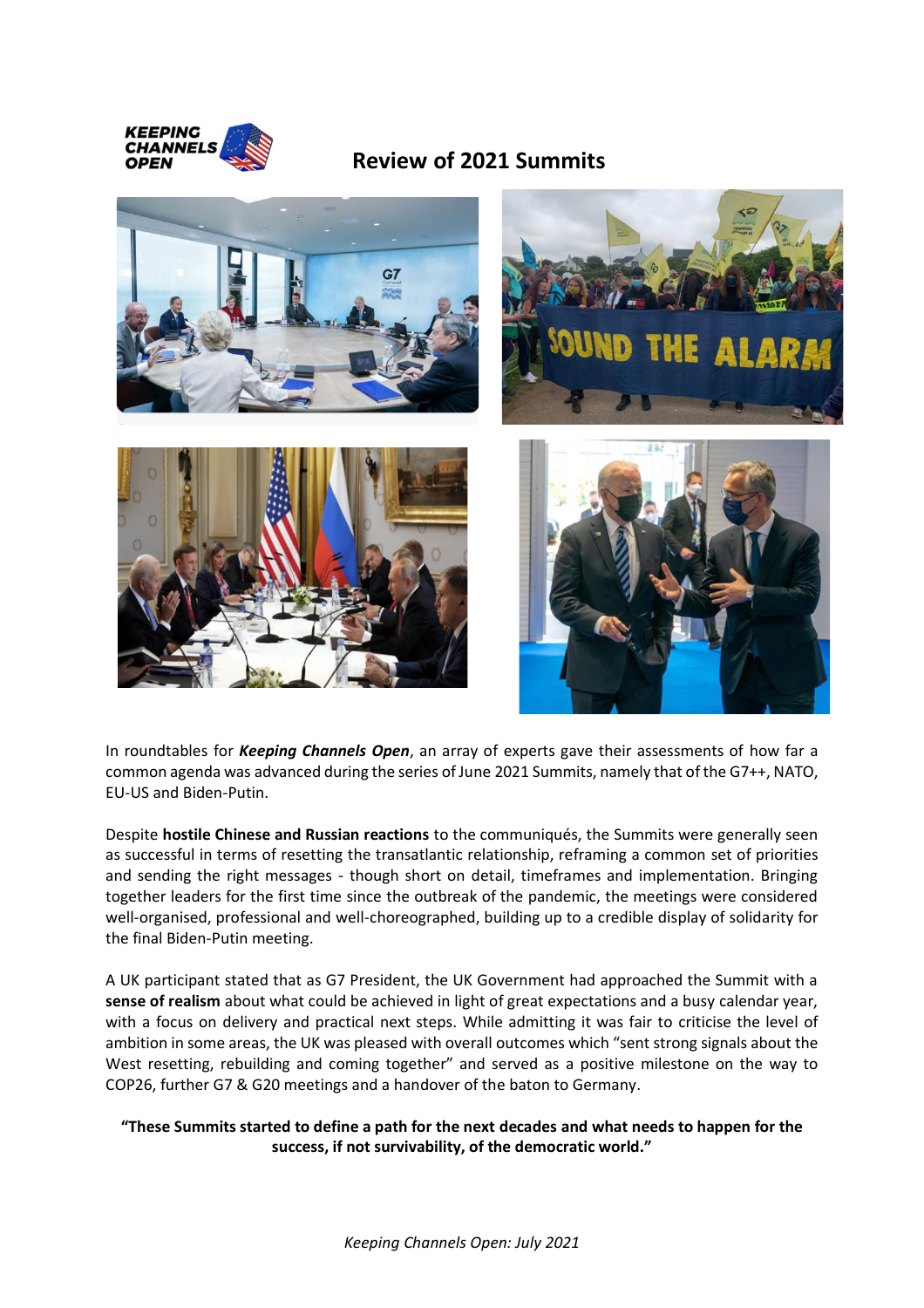**Commitments** were made in the Summits on climate change, Covid, a values-driven, green and digital recovery; reinvigorated rules-based trade and reformed institutions, and enhanced security measures to face multilateral threats. Agreements included ending the financing of coal plants, launching a \$100bn Build Back Better World (B3W) initiative on climate finance and establishing a global minimum 15% tax rate for multinationals. Progress was also made on gender equality, with an agreed target of getting 40 million more girls into education. The EU and US agreed to partner on a *Democracy Summit* as well as to establish a number of trade and technology cooperation councils. NATO endorsed a new cyber defence policy and climate security action plan.

**Democratic Reset**: From a geopolitical perspective, participants viewed the Summits as a "relaunch of the transatlantic agenda and democratic world's agenda" with concepts of liberal democracy and values infused into the language of the communiqués on many topics including the China relationship.

**Specific challenges** for democracies were singled out in our sessions:

- Addressing climate change.
- Revitalising democracy, accountability and political ethics at home
- Addressing big challenges like inequality, seen as corrosive to public confidence in democracy
- Formulating common strategies to deal with China and Russia.
- Defending the new borders of democracies in cyberspace.
- Ethics-based technological and trade rules

**Breadth of Agenda**: Participants noted that Summit agendas were **much broader** than in the Bush and Obama years and particularly different from Trump, who did not even pay lip service to democracy and focused only on China and repeated demands for greater burden-sharing from partners. However, previous summit topics such as terrorism in the Middle East got little attention in the 2021 agendas.

For some, there was now too much on the table**: "In the new "everything goes" agenda, who is going to do what? Are institutions geared up to deal with all these issues? And will the US have sufficient bandwidth to engage 24/7?"**

**Level of Ambition**: While many saw the overall summit visions as ambitious and a step in the right direction, there were some concerns about a lack of real political will to address challenges. One participant felt the "G7 was remarkably thin, demonstrating a rather strange inability to focus on anything other than one or two narrow issues, suggesting weakness in the Western Alliance which we haven't seen in a long time."

Some felt commitments on vaccine distribution and climate change did not meet the scale of the challenge, especially since "we do not have the luxury of time on our side." Others felt the pledges were a good start, which did not preclude further action.

**Transatlantic Relations:** The most welcome development was the commitment, after the turbulence of the Trump years, to engage across the Atlantic and work out common positions on key issues. President Biden arrived in Europe determined to adopt a more multilateral approach, repair damage and reset the parameters for future actions**.** Participants generally agreed with relief that **"America is back"** and had returned to the heart of the Western Alliance: **"The professionals are back in control in Washington and it showed."** 

Arriving with a clear agenda on Covid, climate and China, the new administration demonstrated, once again, the "convening power of America" when it puts its mind to it. There were some caveats as American participants warned that gains could be reversed by a future US leader and opposition challenge in Congress, so safeguards were needed.